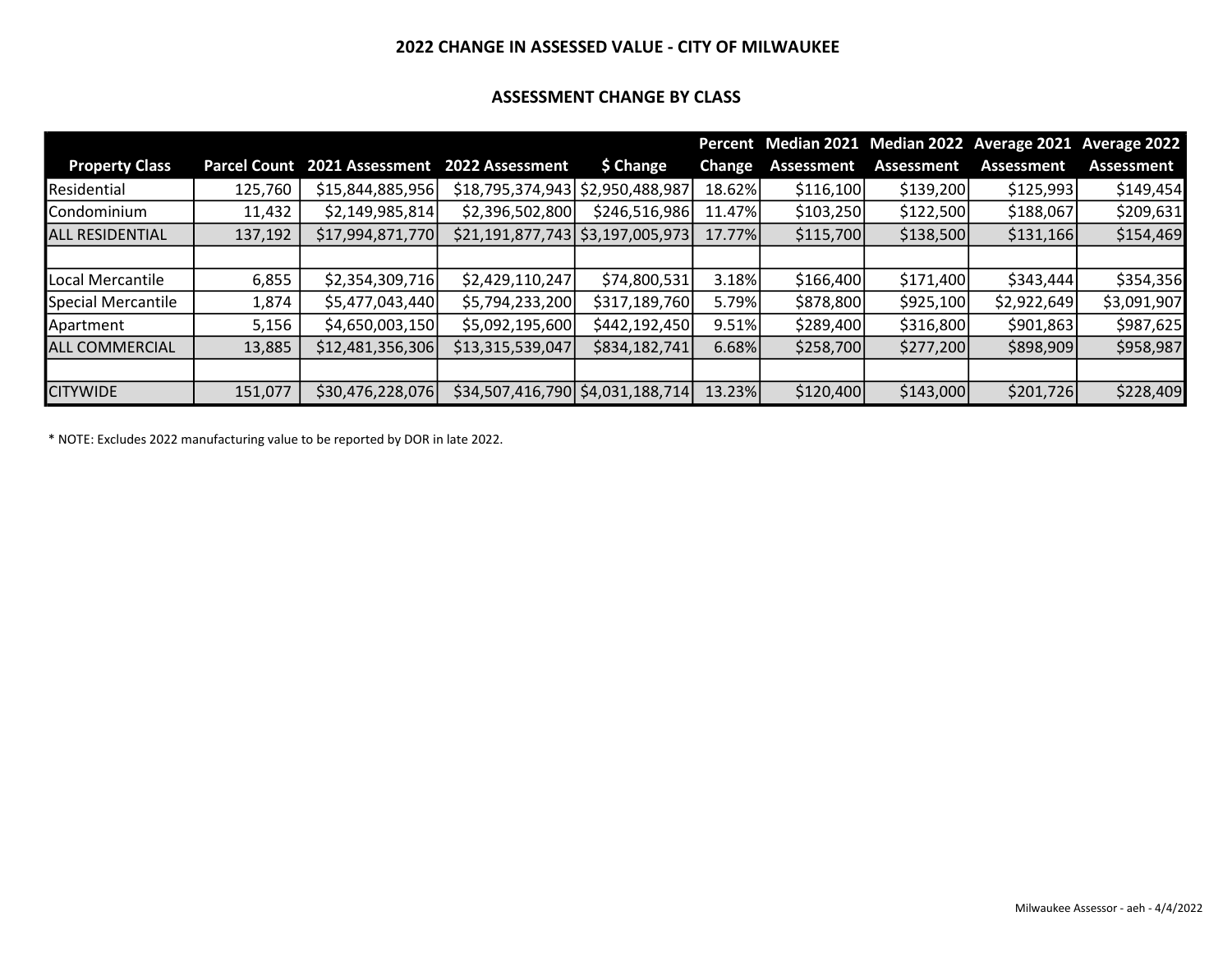#### 2022 CHANGE IN ASSESSED VALUE - CITY OF MILWAUKEE

#### ASSESSMENT CHANGE BY ALDERMANIC DISTRICT RESIDENTIAL PROPERTY VALUES\*

| <b>Aldermanic</b> | Parcel  |                  | 2021 Assessment 2022 Assessment | \$ Change       | Percent       | <b>Median 2021</b> | <b>Median 2022</b> |                   | Average 2021 Average 2022 |
|-------------------|---------|------------------|---------------------------------|-----------------|---------------|--------------------|--------------------|-------------------|---------------------------|
| <b>District</b>   | Count   |                  |                                 |                 | <b>Change</b> | <b>Assessment</b>  | <b>Assessment</b>  | <b>Assessment</b> | Assessment                |
| Hamilton<br>11.   | 9,676   | \$707,603,220    | \$867,412,900                   | \$159,809,680   | 22.58%        | \$68,400           | \$85,600           | \$73,130          | \$89,646                  |
| 2 Johnson         | 9,541   | \$906,706,400    | \$1,174,264,800                 | \$267,558,400   | 29.51%        | \$94,300           | \$122,500          | \$95,033          | \$123,076                 |
| 3 Kovac           | 7,327   | \$2,035,904,200  | \$2,245,682,200                 | \$209,778,000   | 10.30%        | \$240,000          | \$262,500          | \$277,863         | \$306,494                 |
| 4 Bauman          | 4,472   | \$1,173,665,614  | \$1,319,475,500                 | \$145,809,886   | 12.42%        | \$177,150          | \$187,500          | \$262,448         | \$295,053                 |
| 15.<br>Dodd       | 11,670  | \$1,719,347,400  | \$1,983,801,700                 | \$264,454,300   | 15.38%        | \$140,000          | \$160,500          | \$147,331         | \$169,992                 |
| 6 Coggs           | 8,531   | \$740,616,100    | \$888,935,600                   | \$148,319,500   | 20.03%        | \$56,300           | \$70,500           | \$86,815          | \$104,201                 |
| Rainey            | 10,840  | \$770,753,821    | \$1,016,288,321                 | \$245,534,500   | 31.86%        | \$67,100           | \$91,950           | \$71,103          | \$93,754                  |
| 8 Zamarripa       | 6,565   | \$616,005,500    | \$742,644,700                   | \$126,639,200   | 20.56%        | \$91,900           | \$112,200          | \$93,832          | \$113,122                 |
| 9 Lewis           | 9,084   | \$965,415,100    | \$1,175,034,600                 | \$209,619,500   | 21.71%        | \$112,250          | \$135,500          | \$106,276         | \$129,352                 |
| 10 Murphy         | 11,118  | \$1,586,398,302  | \$1,843,748,602                 | \$257,350,300   | 16.22%        | \$135,500          | \$156,900          | \$142,687         | \$165,835                 |
| 11 Borkowski      | 12,102  | \$1,993,820,900  | \$2,264,295,100                 | \$270,474,200   | 13.57%        | \$159,800          | \$181,400          | \$164,751         | \$187,101                 |
| 12 Pérez          | 6,369   | \$552,805,700    | \$691,045,100                   | \$138,239,400   | 25.01%        | \$68,500           | \$90,100           | \$86,796          | \$108,501                 |
| 13 Spiker         | 10,775  | \$1,716,160,033  | \$2,019,906,600                 | \$303,746,567   | 17.70%        | \$155,600          | \$183,700          | \$159,272         | \$187,462                 |
| 14 Dimitrijevic   | 11,330  | \$2,093,221,100  | \$2,414,076,900                 | \$320,855,800   | 15.33%        | \$175,250          | \$202,000          | \$184,750         | \$213,069                 |
| 15 Stamper        | 7,792   | \$416,448,380    | \$545,265,120                   | \$128,816,740   | 30.93%        | \$43,000           | \$58,600           | \$53,446          | \$69,978                  |
| <b>CITYWIDE</b>   | 137,192 | \$17,994,871,770 | \$21,191,877,743]               | \$3,197,005,973 | 17.77%        | \$115,700          | \$138,500          | \$131,166         | \$154,469                 |

\*Includes condominiums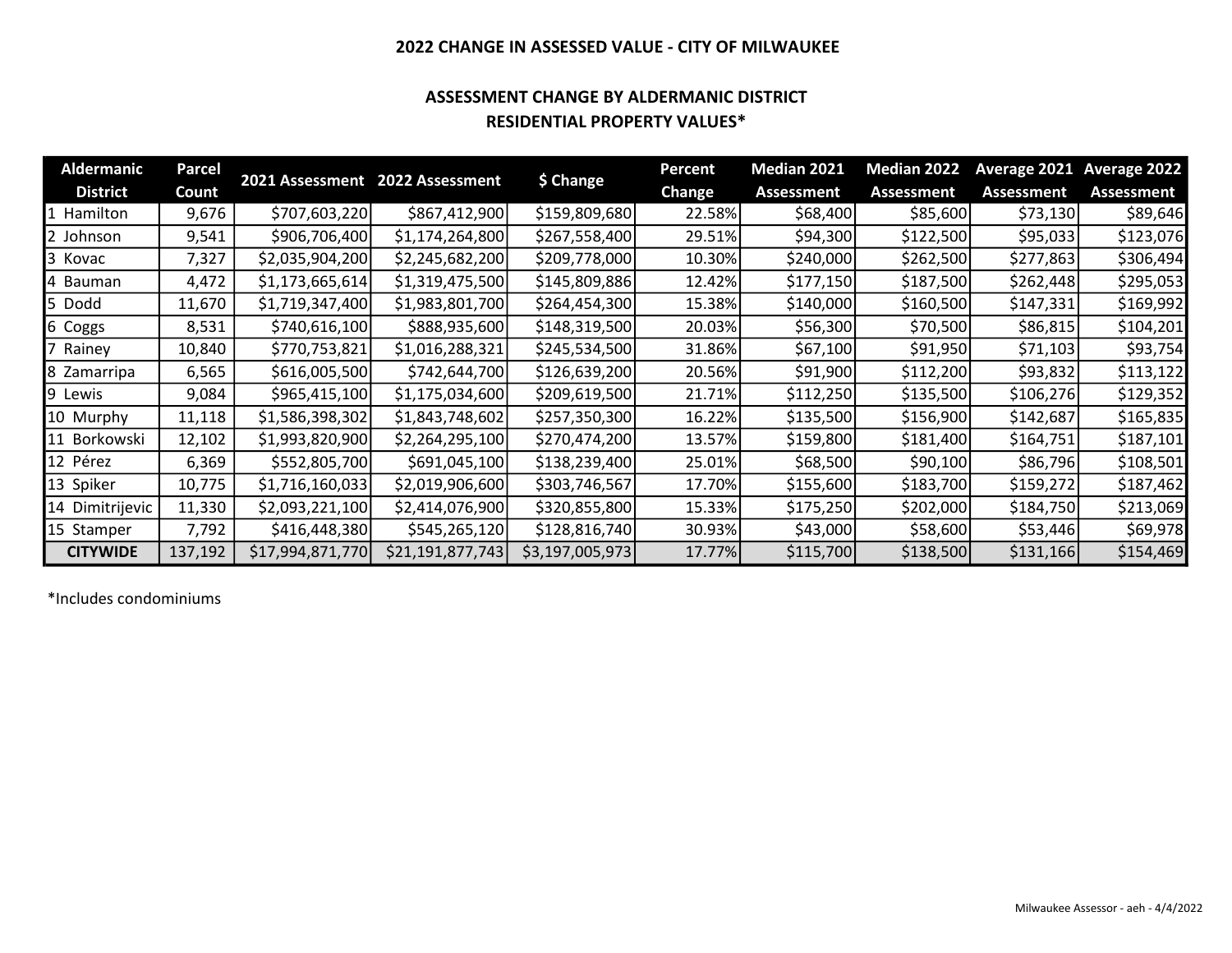|                           |        |                                              |                                 |                             |               |                   |                   | Percent Median 2021 Median 2022 Average 2021 Average 2022 |                   |
|---------------------------|--------|----------------------------------------------|---------------------------------|-----------------------------|---------------|-------------------|-------------------|-----------------------------------------------------------|-------------------|
| <b>Property Class</b>     |        | Parcel Count 2021 Assessment 2022 Assessment |                                 | \$ Change                   | <b>Change</b> | <b>Assessment</b> | <b>Assessment</b> | <b>Assessment</b>                                         | <b>Assessment</b> |
| 1 - Hamilton              |        |                                              |                                 |                             |               |                   |                   |                                                           |                   |
| Residential               | 9,655  | \$706,649,220                                |                                 | \$866,192,600 \$159,543,380 | 22.58%        | \$68,500          | \$85,700          | \$73,190                                                  | \$89,714          |
| Condominium               | 21     | \$954,000                                    | \$1,220,300                     | \$266,300                   | 27.91%        | \$45,000          | \$57,500          | \$45,429                                                  | \$58,110          |
| <b>ALL RESIDENTIAL</b>    | 9,676  | \$707,603,220                                |                                 | \$867,412,900 \$159,809,680 | 22.58%        | \$68,400          | \$85,600          | \$73,130                                                  | \$89,646          |
| Local Mercantile          | 485    | \$86,834,525                                 | \$90,747,025                    | \$3,912,500                 | 4.51%         | \$107,400         | \$108,800         | \$179,040                                                 | \$187,107         |
| <b>Special Mercantile</b> | 101    | \$105,326,900                                | \$112,257,200                   | \$6,930,300                 | 6.58%         | \$671,500         | \$680,400         | \$1,042,841                                               | \$1,111,457       |
| Apartment                 | 301    | \$107,974,800                                | \$121,327,300                   | \$13,352,500                | 12.37%        | \$178,200         | \$218,700         | \$358,720                                                 | \$403,081         |
| <b>ALL COMMERCIAL</b>     | 887    | \$300,136,225                                | \$324,331,525                   | \$24,195,300                | 8.06%         | \$158,800         | \$176,400         | \$338,372                                                 | \$365,650         |
| <b>DISTRICT TOTAL</b>     | 10,563 | \$1,007,739,445                              | $$1,191,744,425$ $$184,004,980$ |                             | 18.26%        | \$70,500          | \$87,300          | \$95,403                                                  | \$112,823         |
| 2 - Johnson               |        |                                              |                                 |                             |               |                   |                   |                                                           |                   |
| Residential               | 9,250  | \$897,429,600                                | \$1,162,154,200 \$264,724,600   |                             | 29.50%        | \$95,050          | \$123,700         | \$97,019                                                  | \$125,638         |
| Condominium               | 291    | \$9,276,800                                  | \$12,110,600                    | \$2,833,800                 | 30.55%        | \$31,900          | \$44,900          | \$31,879                                                  | \$41,617          |
| <b>ALL RESIDENTIAL</b>    | 9,541  | \$906,706,400                                | \$1,174,264,800 \$267,558,400   |                             | 29.51%        | \$94,300          | \$122,500         | \$95,033                                                  | \$123,076         |
| Local Mercantile          | 327    | \$90,760,800                                 | \$91,353,600                    | \$592,800                   | 0.65%         | \$179,100         | \$180,300         | \$277,556                                                 | \$279,369         |
| Special Mercantile        | 83     | \$126,722,440                                | \$129,886,000                   | \$3,163,560                 | 2.50%         | \$946,300         | \$991,000         | \$1,526,776                                               | \$1,564,892       |
| Apartment                 | 528    | \$175,937,000                                | \$197,466,600                   | \$21,529,600                | 12.24%        | \$215,250         | \$240,300         | \$333,214                                                 | \$373,990         |
| <b>ALL COMMERCIAL</b>     | 938    | \$393,420,240                                | \$418,706,200                   | \$25,285,960                | 6.43%         | \$216,000         | \$240,000         | \$419,425                                                 | \$446,382         |
| <b>DISTRICT TOTAL</b>     | 10,479 | \$1,300,126,640                              | $$1,592,971,000$ $$292,844,360$ |                             | 22.52%        | \$96,500          | \$125,300         | \$124,070                                                 | \$152,016         |
| 3 - Kovac                 |        |                                              |                                 |                             |               |                   |                   |                                                           |                   |
| Residential               | 5,401  | \$1,598,294,400                              | \$1,768,452,400 \$170,158,000   |                             | 10.65%        | \$247,800         | \$274,100         | \$295,926                                                 | \$327,431         |
| Condominium               | 1,926  | \$437,609,800                                | \$477,229,800                   | \$39,620,000                | 9.05%         | \$210,550         | \$222,100         | \$227,212                                                 | \$247,783         |
| <b>ALL RESIDENTIAL</b>    | 7,327  | \$2,035,904,200                              | \$2,245,682,200 \$209,778,000   |                             | 10.30%        | \$240,000         | \$262,500         | \$277,863                                                 | \$306,494         |
| Local Mercantile          | 434    | \$281,137,986                                | \$287,072,301                   | \$5,934,315                 | 2.11%         | \$365,400         | \$371,050         | \$647,783                                                 | \$661,457         |
| Special Mercantile        | 58     | \$196,724,600                                | \$201,969,600                   | \$5,245,000                 | 2.67%         | \$1,191,300       | \$1,398,800       | \$3,391,803                                               | \$3,482,234       |
| Apartment                 | 647    | \$1,102,677,000                              | \$1,178,054,800                 | \$75,377,800                | 6.84%         | \$572,500         | \$616,500         | \$1,704,292                                               | \$1,820,796       |
| <b>ALL COMMERCIAL</b>     | 1,139  | \$1,580,539,586                              | \$1,667,096,701                 | \$86,557,115                | 5.48%         | \$466,500         | \$493,000         | \$1,387,655                                               | \$1,463,649       |
| <b>DISTRICT TOTAL</b>     | 8,466  | \$3,616,443,786                              | \$3,912,778,901 \$296,335,115   |                             | 8.19%         | \$251,450         | \$277,450         | \$427,173                                                 | \$462,176         |

 $\overline{\phantom{a}}$ 

 $\overline{\phantom{a}}$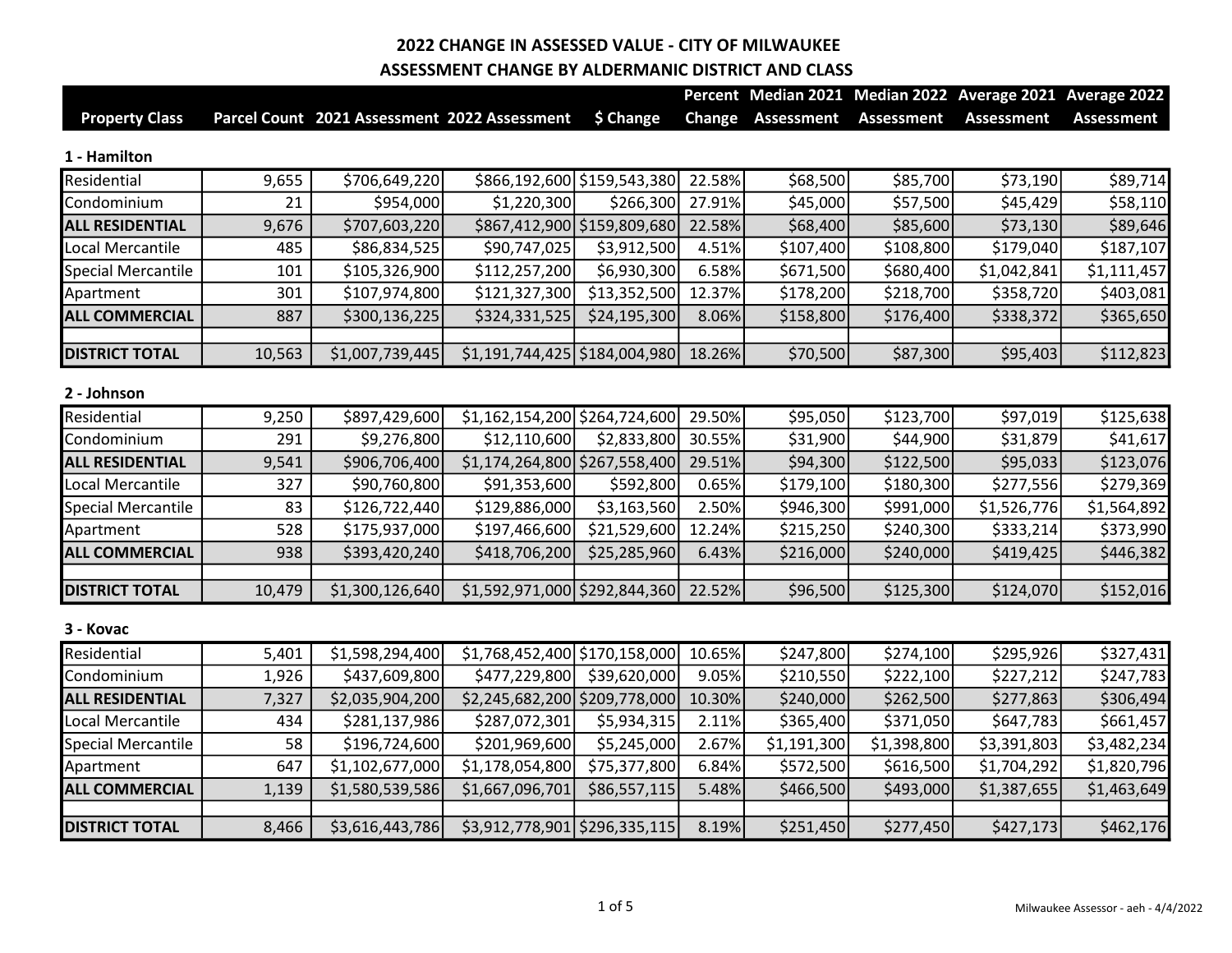|                           |        |                                              |                                 |                             |               |                   |                   | Percent Median 2021 Median 2022 Average 2021 Average 2022 |                   |
|---------------------------|--------|----------------------------------------------|---------------------------------|-----------------------------|---------------|-------------------|-------------------|-----------------------------------------------------------|-------------------|
| <b>Property Class</b>     |        | Parcel Count 2021 Assessment 2022 Assessment |                                 | \$ Change                   | <b>Change</b> | <b>Assessment</b> | <b>Assessment</b> | <b>Assessment</b>                                         | <b>Assessment</b> |
| 4 - Bauman                |        |                                              |                                 |                             |               |                   |                   |                                                           |                   |
| Residential               | 1,615  | \$141,097,800                                | \$178,334,800                   | \$37,237,000                | 26.39%        | \$76,300          | \$100,800         | \$87,367                                                  | \$110,424         |
| Condominium               | 2,857  | \$1,032,567,814                              | \$1,141,140,700 \$108,572,886   |                             | 10.51%        | \$271,300         | \$291,800         | \$361,417                                                 | \$399,419         |
| <b>ALL RESIDENTIAL</b>    | 4,472  | \$1,173,665,614                              | \$1,319,475,500 \$145,809,886   |                             | 12.42%        | \$177,150         | \$187,500         | \$262,448                                                 | \$295,053         |
| Local Mercantile          | 384    | \$374,124,751                                | \$388,495,690                   | \$14,370,939                | 3.84%         | \$289,500         | \$293,300         | \$974,283                                                 | \$1,011,708       |
| Special Mercantile        | 479    | \$2,606,266,700                              | \$2,808,434,600 \$202,167,900   |                             | 7.76%         | \$939,200         | \$966,900         | \$5,441,058                                               | \$5,863,120       |
| Apartment                 | 517    | \$1,209,425,000                              | \$1,342,030,100 \$132,605,100   |                             | 10.96%        | \$679,700         | \$766,600         | \$2,339,313                                               | \$2,595,803       |
| <b>ALL COMMERCIAL</b>     | 1,380  | \$4,189,816,451                              | \$4,538,960,390 \$349,143,939   |                             | 8.33%         | \$593,150         | \$656,350         | \$3,036,099                                               | \$3,289,102       |
| <b>DISTRICT TOTAL</b>     | 5,852  | \$5,363,482,065                              | \$5,858,435,890 \$494,953,825   |                             | 9.23%         | \$205,050         | \$222,500         | \$916,521                                                 | \$1,001,100       |
| 5 - Dodd                  |        |                                              |                                 |                             |               |                   |                   |                                                           |                   |
| Residential               | 10,711 | \$1,660,533,100                              | \$1,914,524,300 \$253,991,200   |                             | 15.30%        | \$144,200         | \$165,200         | \$155,031                                                 | \$178,744         |
| Condominium               | 959    | \$58,814,300                                 | \$69,277,400                    | \$10,463,100                | 17.79%        | \$61,700          | \$67,900          | \$61,329                                                  | \$72,239          |
| <b>ALL RESIDENTIAL</b>    | 11,670 | \$1,719,347,400                              | \$1,983,801,700 \$264,454,300   |                             | 15.38%        | \$140,000         | \$160,500         | \$147,331                                                 | \$169,992         |
| Local Mercantile          | 293    | \$102,613,800                                | \$104,158,700                   | \$1,544,900                 | 1.51%         | \$205,100         | \$208,000         | \$350,218                                                 | \$355,490         |
| <b>Special Mercantile</b> | 137    | \$285,765,600                                | \$306,225,700                   | \$20,460,100                | 7.16%         | \$910,700         | \$1,016,500       | \$2,085,880                                               | \$2,235,224       |
| Apartment                 | 454    | \$219,627,000                                | \$235,586,200                   | \$15,959,200                | 7.27%         | \$278,800         | \$305,550         | \$483,760                                                 | \$518,912         |
| <b>ALL COMMERCIAL</b>     | 884    | \$608,006,400                                | \$645,970,600                   | \$37,964,200                | 6.24%         | \$279,300         | \$300,800         | \$687,790                                                 | \$730,736         |
| <b>DISTRICT TOTAL</b>     | 12,554 | \$2,327,353,800                              | $$2,629,772,300$ $$302,418,500$ |                             | 12.99%        | \$142,800         | \$163,500         | \$185,387                                                 | \$209,477         |
| 6 - Coggs                 |        |                                              |                                 |                             |               |                   |                   |                                                           |                   |
| Residential               | 7,958  | \$587,648,400                                |                                 | \$722,691,400 \$135,043,000 | 22.98%        | \$52,700          | \$67,600          | \$73,844                                                  | \$90,813          |
| Condominium               | 573    | \$152,967,700                                | \$166, 244, 200                 | \$13,276,500                | 8.68%         | \$250,700         | \$274,600         | \$266,959                                                 | \$290,129         |
| <b>ALL RESIDENTIAL</b>    | 8,531  | \$740,616,100                                |                                 | \$888,935,600 \$148,319,500 | 20.03%        | \$56,300          | \$70,500          | \$86,815                                                  | \$104,201         |
| Local Mercantile          | 675    | \$153,186,070                                | \$160,903,770                   | \$7,717,700                 | 5.04%         | \$118,400         | \$131,500         | \$226,942                                                 | \$238,376         |
| Special Mercantile        | 97     | \$361,670,300                                | \$368,344,300                   | \$6,674,000                 | 1.85%         | \$788,800         | \$804,600         | \$3,728,560                                               | \$3,797,364       |
| Apartment                 | 236    | \$200,480,550                                | \$216,959,800                   | \$16,479,250                | 8.22%         | \$234,600         | \$266,400         | \$849,494                                                 | \$919,321         |
| <b>ALL COMMERCIAL</b>     | 1,008  | \$715,336,920                                | \$746,207,870                   | \$30,870,950                | 4.32%         | \$174,350         | \$182,950         | \$709,660                                                 | \$740,286         |
| <b>DISTRICT TOTAL</b>     | 9,539  | \$1,455,953,020                              | \$1,635,143,470 \$179,190,450   |                             | 12.31%        | \$60,300          | \$73,000          | \$152,632                                                 | \$171,417         |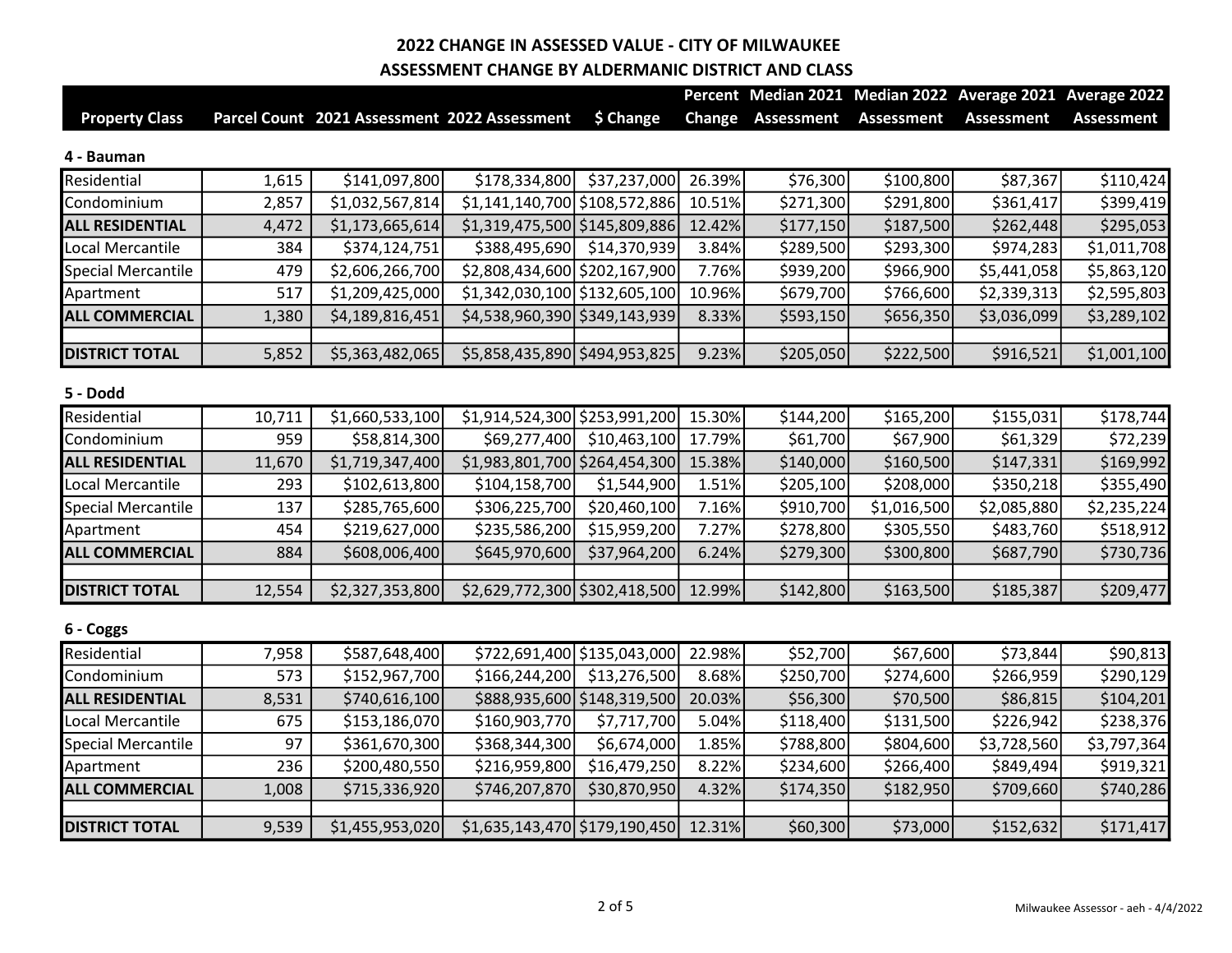|                           |                          |                                              |                                 |                             |               |                   |                   | Percent Median 2021 Median 2022 Average 2021 Average 2022 |                   |
|---------------------------|--------------------------|----------------------------------------------|---------------------------------|-----------------------------|---------------|-------------------|-------------------|-----------------------------------------------------------|-------------------|
| <b>Property Class</b>     |                          | Parcel Count 2021 Assessment 2022 Assessment |                                 | \$ Change                   | <b>Change</b> | <b>Assessment</b> | <b>Assessment</b> | <b>Assessment</b>                                         | <b>Assessment</b> |
| 7 - Rainey                |                          |                                              |                                 |                             |               |                   |                   |                                                           |                   |
| Residential               | 10,840                   | \$770,753,821                                | $$1,016,288,321$ $$245,534,500$ |                             | 31.86%        | \$67,100          | \$91,950          | \$71,103                                                  | \$93,754          |
| Condominium               | $\overline{\phantom{a}}$ |                                              |                                 |                             |               |                   |                   |                                                           |                   |
| <b>ALL RESIDENTIAL</b>    | 10,840                   | \$770,753,821                                | \$1,016,288,321                 | \$245,534,500               | 31.86%        | \$67,100          | \$91,950          | \$71,103                                                  | \$93,754          |
| Local Mercantile          | 367                      | \$57,855,800                                 | \$58,738,500                    | \$882,700                   | 1.53%         | \$86,900          | \$86,000          | \$157,645                                                 | \$160,050         |
| Special Mercantile        | 48                       | \$36,976,700                                 | \$40,116,400                    | \$3,139,700                 | 8.49%         | \$534,150         | \$563,900         | \$770,348                                                 | \$835,758         |
| Apartment                 | 163                      | \$35,135,300                                 | \$41,025,000                    | \$5,889,700                 | 16.76%        | \$162,300         | \$194,800         | \$215,554                                                 | \$251,687         |
| <b>ALL COMMERCIAL</b>     | 578                      | \$129,967,800                                | \$139,879,900                   | \$9,912,100                 | 7.63%         | \$130,700         | \$137,700         | \$224,858                                                 | \$242,007         |
| <b>DISTRICT TOTAL</b>     | 11,418                   | \$900,721,621                                | $$1,156,168,221$ $$255,446,600$ |                             | 28.36%        | \$68,050          | \$92,700          | \$78,886                                                  | \$101,258         |
| 8 - Zamarripa             |                          |                                              |                                 |                             |               |                   |                   |                                                           |                   |
| Residential               | 6,557                    | \$615,474,200                                |                                 | \$742,107,400 \$126,633,200 | 20.57%        | \$91,900          | \$112,300         | \$93,865                                                  | \$113,178         |
| Condominium               | 8                        | \$531,300                                    | \$537,300                       | \$6,000                     | 1.13%         | \$78,900          | \$78,400          | \$66,413                                                  | \$67,163          |
| <b>ALL RESIDENTIAL</b>    | 6,565                    | \$616,005,500                                |                                 | \$742,644,700 \$126,639,200 | 20.56%        | \$91,900          | \$112,200         | \$93,832                                                  | \$113,122         |
| Local Mercantile          | 478                      | \$142,470,640                                | \$144,766,540                   | \$2,295,900                 | 1.61%         | \$152,200         | \$154,450         | \$298,056                                                 | \$302,859         |
| <b>Special Mercantile</b> | 42                       | \$185,642,100                                | \$179,616,600                   | -\$6,025,500                | $-3.25%$      | \$1,180,000       | \$1,188,300       | \$4,420,050                                               | \$4,276,586       |
| Apartment                 | 202                      | \$58,679,400                                 | \$64,009,200                    | \$5,329,800                 | 9.08%         | \$129,450         | \$150,550         | \$290,492                                                 | \$316,877         |
| <b>ALL COMMERCIAL</b>     | 722                      | \$386,792,140                                | \$388,392,340                   | \$1,600,200                 | 0.41%         | \$148,500         | \$158,800         | \$535,723                                                 | \$537,940         |
| <b>DISTRICT TOTAL</b>     | 7,287                    | \$1,002,797,640                              | $$1,131,037,040$ $$128,239,400$ |                             | 12.79%        | \$95,300          | \$115,000         | \$137,615                                                 | \$155,213         |
| 9 - Lewis                 |                          |                                              |                                 |                             |               |                   |                   |                                                           |                   |
| Residential               | 6,193                    | \$810,318,700                                |                                 | \$983,574,200 \$173,255,500 | 21.38%        | \$127,100         | \$155,300         | \$130,844                                                 | \$158,820         |
| Condominium               | 2,891                    | \$155,096,400                                | \$191,460,400                   | \$36,364,000                | 23.45%        | \$45,400          | \$56,800          | \$53,648                                                  | \$66,226          |
| <b>ALL RESIDENTIAL</b>    | 9,084                    | \$965,415,100                                | \$1,175,034,600 \$209,619,500   |                             | 21.71%        | \$112,250         | \$135,500         | \$106,276                                                 | \$129,352         |
| Local Mercantile          | 326                      | \$140,108,931                                | \$147,658,131                   | \$7,549,200                 | 5.39%         | \$310,450         | \$325,150         | \$429,782                                                 | \$452,939         |
| Special Mercantile        | 188                      | \$399,408,800                                | \$419,482,900                   | \$20,074,100                | 5.03%         | \$1,048,100       | \$1,107,600       | \$2,124,515                                               | \$2,231,292       |
| Apartment                 | 299                      | \$291,948,600                                | \$314,474,400                   | \$22,525,800                | 7.72%         | \$358,800         | \$464,000         | \$976,417                                                 | \$1,051,754       |
| <b>ALL COMMERCIAL</b>     | 813                      | \$831,466,331                                | \$881,615,431                   | \$50,149,100                | 6.03%         | \$398,600         | \$464,000         | \$1,022,714                                               | \$1,084,398       |
| <b>DISTRICT TOTAL</b>     | 9,897                    | \$1,796,881,431                              | $$2,056,650,031$ $$259,768,600$ |                             | 14.46%        | \$115,700         | \$139,200         | \$181,558                                                 | \$207,805         |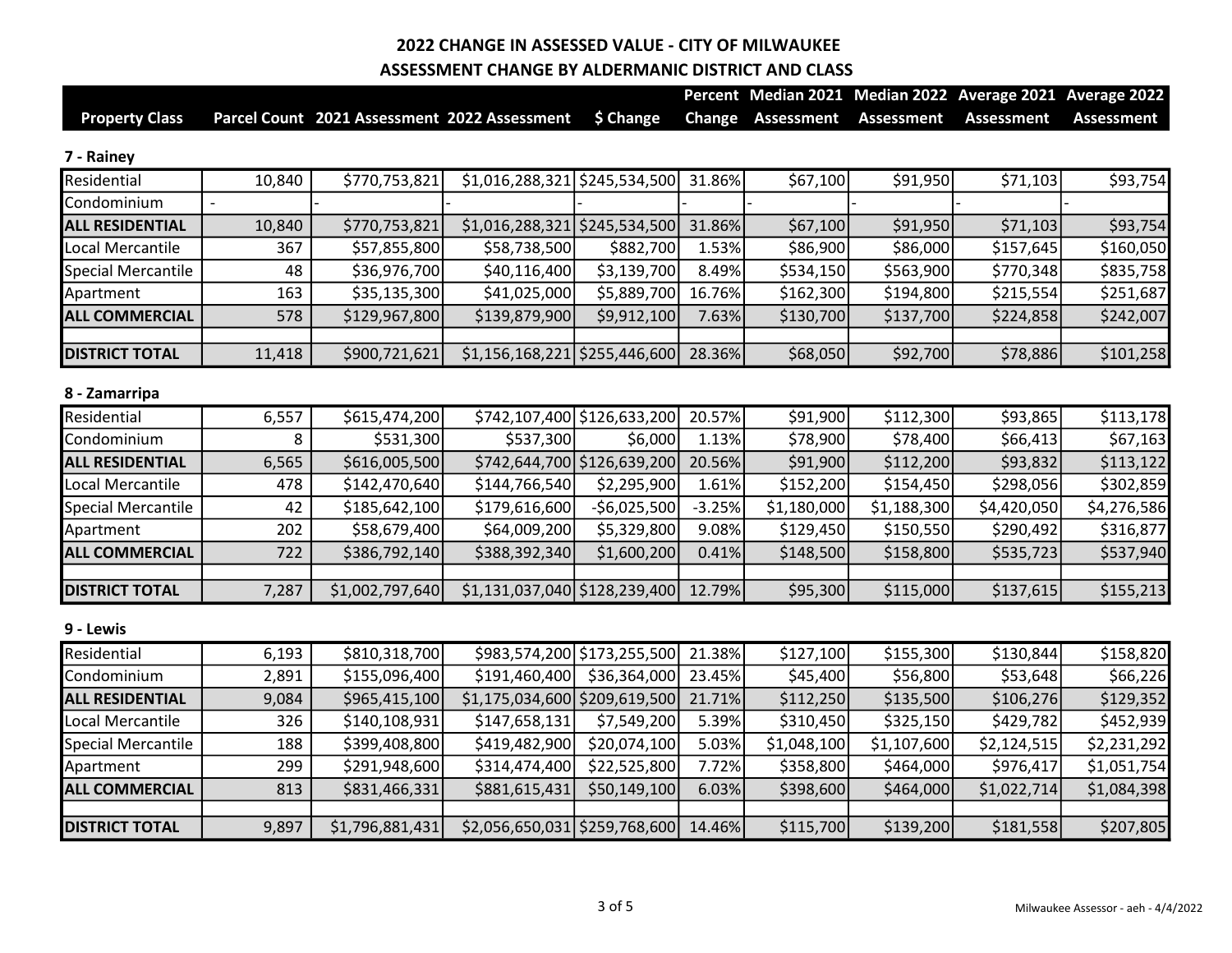|                           |        |                                              |                               |                             |               |                   |                   | Percent Median 2021 Median 2022 Average 2021 Average 2022 |                   |
|---------------------------|--------|----------------------------------------------|-------------------------------|-----------------------------|---------------|-------------------|-------------------|-----------------------------------------------------------|-------------------|
| <b>Property Class</b>     |        | Parcel Count 2021 Assessment 2022 Assessment |                               | \$ Change                   | <b>Change</b> | <b>Assessment</b> | <b>Assessment</b> | <b>Assessment</b>                                         | <b>Assessment</b> |
| 10 - Murphy               |        |                                              |                               |                             |               |                   |                   |                                                           |                   |
| Residential               | 11,048 | \$1,575,179,402                              | \$1,831,191,102 \$256,011,700 |                             | 16.25%        | \$135,450         | \$156,900         | \$142,576                                                 | \$165,749         |
| Condominium               | 70     | \$11,218,900                                 | \$12,557,500                  | \$1,338,600                 | 11.93%        | \$197,000         | \$215,200         | \$160,270                                                 | \$179,393         |
| <b>ALL RESIDENTIAL</b>    | 11,118 | \$1,586,398,302                              | \$1,843,748,602 \$257,350,300 |                             | 16.22%        | \$135,500         | \$156,900         | \$142,687                                                 | \$165,835         |
| Local Mercantile          | 458    | \$141,957,700                                | \$147,484,300                 | \$5,526,600                 | 3.89%         | \$180,150         | \$185,150         | \$309,951                                                 | \$322,018         |
| <b>Special Mercantile</b> | 64     | \$103,584,900                                | \$109,548,300                 | \$5,963,400                 | 5.76%         | \$706,100         | \$717,450         | \$1,618,514                                               | \$1,711,692       |
| Apartment                 | 397    | \$179,222,400                                | \$199,058,500                 | \$19,836,100                | 11.07%        | \$273,000         | \$288,000         | \$451,442                                                 | \$501,407         |
| <b>ALL COMMERCIAL</b>     | 919    | \$424,765,000                                | \$456,091,100                 | \$31,326,100                | 7.37%         | \$254,300         | \$261,400         | \$462,203                                                 | \$496,291         |
| <b>DISTRICT TOTAL</b>     | 12,037 | \$2,011,163,302                              | \$2,299,839,702 \$288,676,400 |                             | 14.35%        | \$138,500         | \$159,900         | \$167,082                                                 | \$191,064         |
| 11 - Borkowski            |        |                                              |                               |                             |               |                   |                   |                                                           |                   |
| Residential               | 11,749 | \$1,958,910,900                              | \$2,222,486,500 \$263,575,600 |                             | 13.46%        | \$160,700         | \$182,400         | \$166,730                                                 | \$189,164         |
| Condominium               | 353    | \$34,910,000                                 | \$41,808,600                  | \$6,898,600                 | 19.76%        | \$89,900          | \$113,300         | \$98,895                                                  | \$118,438         |
| <b>ALL RESIDENTIAL</b>    | 12,102 | \$1,993,820,900                              | \$2,264,295,100 \$270,474,200 |                             | 13.57%        | \$159,800         | \$181,400         | \$164,751                                                 | \$187,101         |
| Local Mercantile          | 166    | \$52,941,400                                 | \$53,458,200                  | \$516,800                   | 0.98%         | \$238,350         | \$246,300         | \$318,924                                                 | \$322,037         |
| <b>Special Mercantile</b> | 93     | \$164,804,300                                | \$168,255,400                 | \$3,451,100                 | 2.09%         | \$849,300         | \$857,000         | \$1,772,089                                               | \$1,809,198       |
| Apartment                 | 483    | \$320,419,700                                | \$354,743,400                 | \$34,323,700                | 10.71%        | \$305,000         | \$325,300         | \$663,395                                                 | \$734,458         |
| <b>ALL COMMERCIAL</b>     | 742    | \$538,165,400                                | \$576,457,000                 | \$38,291,600                | 7.12%         | \$307,400         | \$325,300         | \$725,290                                                 | \$776,896         |
| <b>DISTRICT TOTAL</b>     | 12,844 | \$2,531,986,300                              | \$2,840,752,100 \$308,765,800 |                             | 12.19%        | \$161,800         | \$183,700         | \$197,134                                                 | \$221,173         |
| 12 - Pérez                |        |                                              |                               |                             |               |                   |                   |                                                           |                   |
| Residential               | 5,982  | \$417,827,200                                |                               | \$545,040,300 \$127,213,100 | 30.45%        | \$66,800          | \$88,100          | \$69,847                                                  | \$91,113          |
| Condominium               | 387    | \$134,978,500                                | \$146,004,800                 | \$11,026,300                | 8.17%         | \$277,100         | \$304,000         | \$348,782                                                 | \$377,273         |
| <b>ALL RESIDENTIAL</b>    | 6,369  | \$552,805,700                                |                               | \$691,045,100 \$138,239,400 | 25.01%        | \$68,500          | \$90,100          | \$86,796                                                  | \$108,501         |
| Local Mercantile          | 917    | \$319,404,439                                | \$336,560,920                 | \$17,156,481                | 5.37%         | \$158,000         | \$164,500         | \$348,315                                                 | \$367,024         |
| Special Mercantile        | 114    | \$179,196,600                                | \$182,901,100                 | \$3,704,500                 | 2.07%         | \$698,050         | \$705,500         | \$1,571,900                                               | \$1,604,396       |
| Apartment                 | 310    | \$270,649,700                                | \$291,481,000                 | \$20,831,300                | 7.70%         | \$115,500         | \$138,100         | \$873,064                                                 | \$940,261         |
| <b>ALL COMMERCIAL</b>     | 1,341  | \$769,250,739                                | \$810,943,020                 | \$41,692,281                | 5.42%         | \$153,500         | \$161,800         | \$573,640                                                 | \$604,730         |
| <b>DISTRICT TOTAL</b>     | 7,710  | \$1,322,056,439                              | \$1,501,988,120 \$179,931,681 |                             | 13.61%        | \$73,800          | \$95,500          | \$171,473                                                 | \$194,810         |